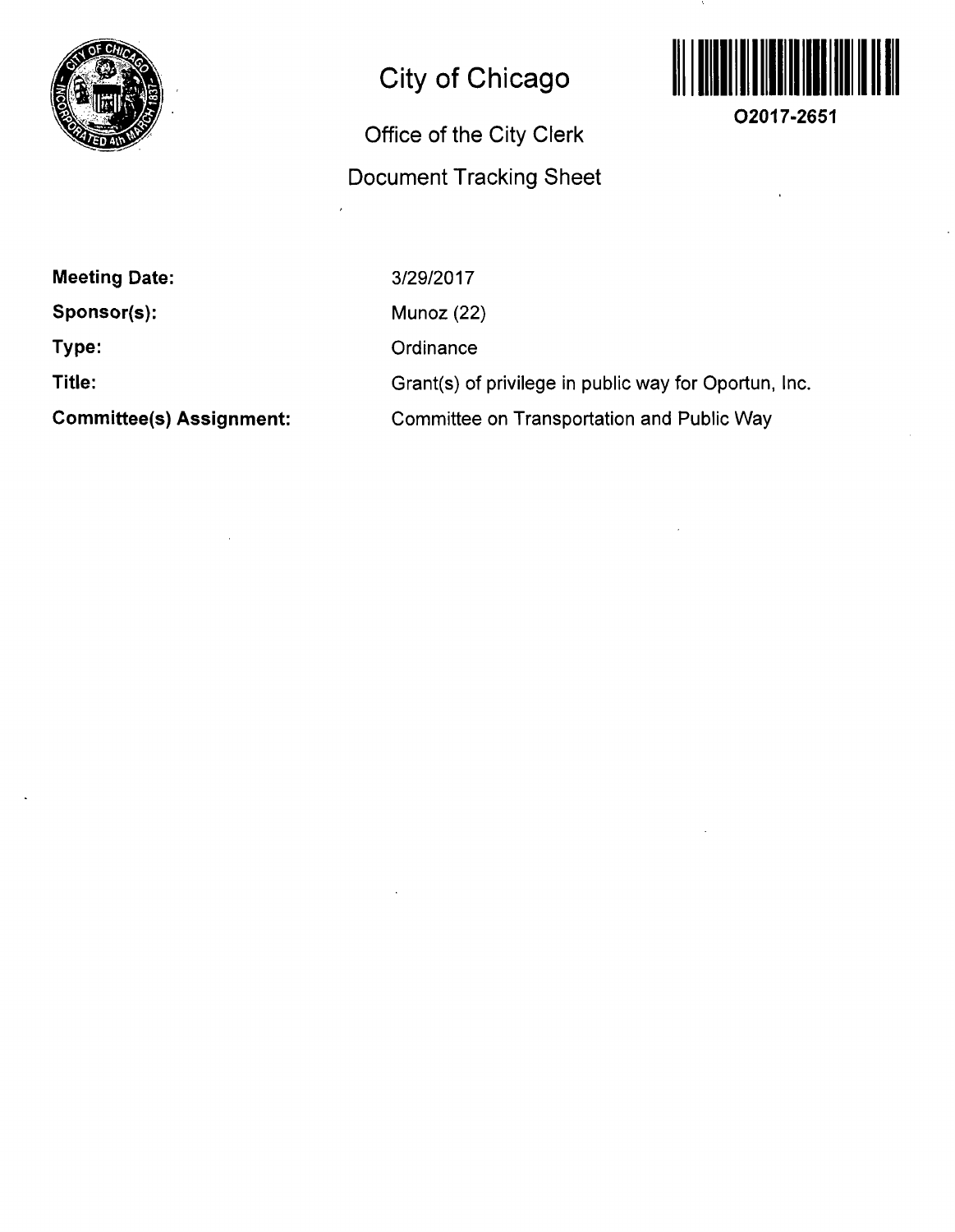**ORDINANCE** OPORTUN, INC. Acct. No. 404302 - 5 Permit No. 1125529

Be It Ordained by the City Council of the City of Chicago:

SECTION 1. Permission and authority are hereby given and granted to OPORTUN, INC., upon the terms and subject to the conditions of this ordinance to maintain and use two (2) sign(s) projecting over the public right-of-way attached to its premises known as 4013 W. 26th St..

Said sign structure(s) measures as follows: along W. 26th Street: One (1) at thirteen (13) feet in length, two point five eight (2.58) feet in height and thirteen point two five (13.25) feet above grade level.

Said sign structure(s) measures as follows; along W. 26th Street: One (1) at six (6) feet in length, two (2) feet in height and eleven point two five (11.25) feet above grade level.

The location of said privilege shall be as shown on prints kept on file with the Department of Business Affairs and Consumer Protection and the Office of the City Clerk.

Said privilege shall be constructed in accordance with plans and specifications approved by the Department of Transportation (Division of Project Development) and Zoning Department - Signs.

This grant of privilege in the public way shall be subject to the provisions of Section 10-28-015 and all other required provisions of the Municipal Code of Chicago.

The grantee shall pay to the City of Chicago as compensation for the privilege #1125529 herein granted the sum of four hundred (\$400.00) per annum in advance.

A 25% penalty will be added for payments received after due date.

The permit holder agrees to hold the City of Chicago harmless for any damage, relocation or replacement costs associated with damage, relocation or removal of private property caused bythe City performing work in the public way.

Authority herein given and granted for a period of five (5) years from and after Date of Passage.

Alderman A

Ricardo Munoz 22<sup>nd</sup> Ward

Page 1